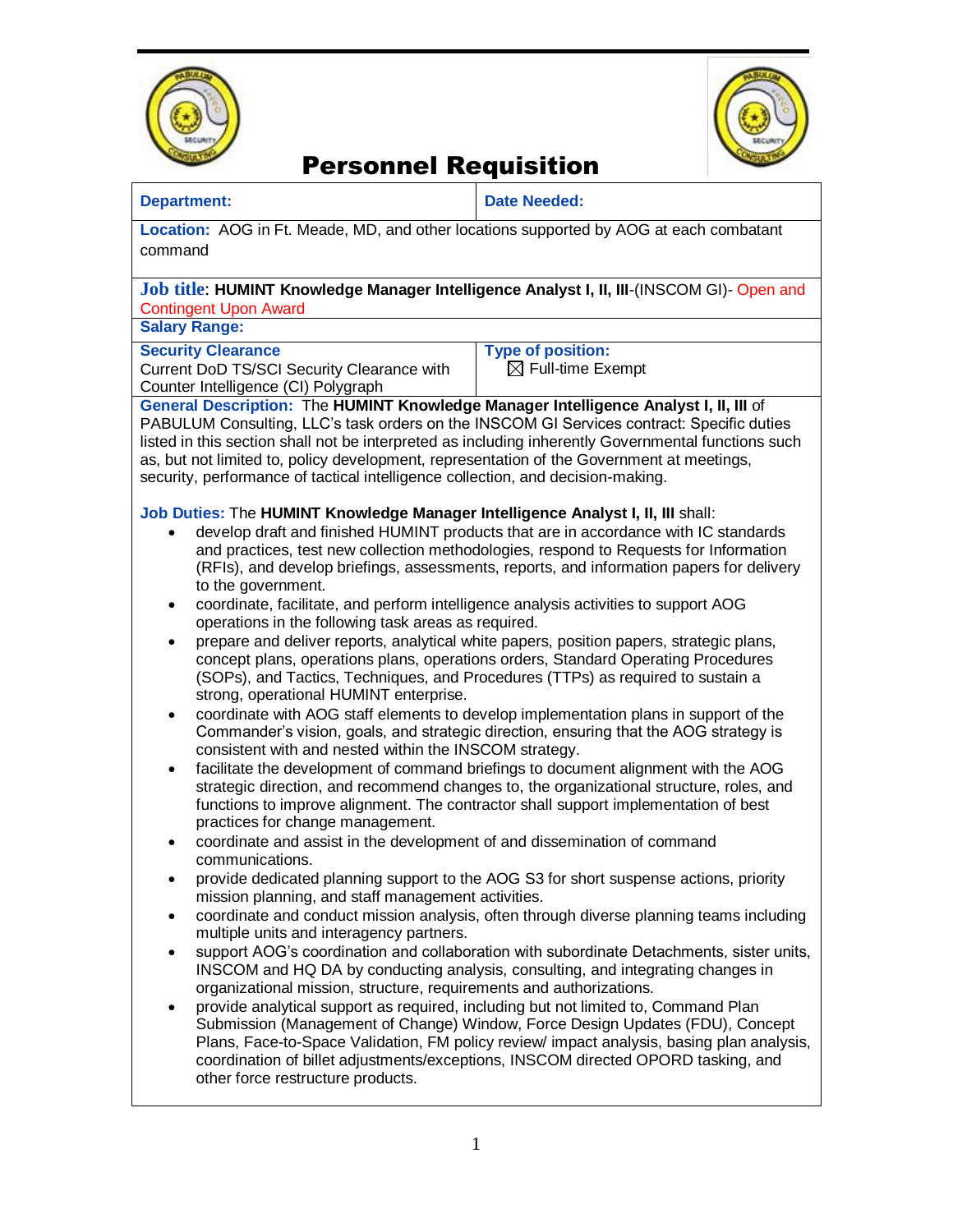



# Personnel Requisition

- prepare analysis reports/plans for designated government, inter-agency conferences, symposia, and workshops related to the HUMINT discipline, including pre-event, on-site, and post-event activities in coordination with AOG.
- create, organize, apply, and facilitate efficient transfer of information between authorized persons in accordance with FM 6-01.1.
- provide recommendations to align people, processes, and tools—to include information technology—within the organization to continuously capture, maintain, and re-use key information and lessons learned in order to learn, adapt, and improve mission performance.
- provide expertise and support to integrate HUMINT capability requirements into the Distributed Common Ground System – Army (DCGS-A). The contractor shall support implementation of the DCGS-A Operations Center Action Plan.
- conduct analysis utilizing network analysis methods (such as Analyst Notebook) and IC databases accessible to AOG including Think Analyze Connect, Terrorist Identity Datamart Environment, Consolidated Consular Database, Proton, Lexis Nexis, Swordfish-J, and Palantir.

# **Work experience requirements:**

### **Specialized Experience:**

- 5 years knowledge and experience with intelligence operations and its various disciplines, functions, processes, and documentation, with specialized experience in:
	- o Knowledge and understanding of HUMINT operations and support functions is critical; or
	- o Prior collection management experience in any discipline; or
	- o Experience writing analytic products following IC directives and guidance.
- Knowledge of Army structure and defense level intelligence operations: intelligence collection, fusion, analysis, production, and dissemination for intelligence databases and products.
- Experience with intelligence automated systems, especially imagery analysis, signals intelligence and exploitation tools and libraries.
- Excellent written communication, research, and analytic skills
- Excellent oral communication skills for presenting, briefing, or communicating analytical research material including the use of multimedia presentations.
- Knowledge of intelligence oversight and security guidelines

### **Desirable Experience:**

- Significant experience in Knowledge Management
- Working knowledge of Strategic Communications, Organizational Strategy, Project Management, and Change Management
- Experience with all-source intelligence processes, data evaluation, and analysis
- Ability to deliver global situational awareness in support of planning, synchronization, decision making and execution of client missions
- Knowledge of state-of-the-art intelligence analysis tools
- Ability to manage research and coordination for projects.
- Ability to instruct and interact with small groups on data and information requirements and coordination tasks.
- Detailed knowledge of DIA, NSA, CIA, DEA, FBI, and Departments of Treasury and State programs and products
- Experience with analysis utilizing network analysis methods (such as Analyst Notebook) and IC databases accessible to AOG including Think Analyze Connect, Terrorist Identity Datamart Environment, Consolidated Consular Database, Proton, Lexis Nexis, Swordfish-J, and Palantir.